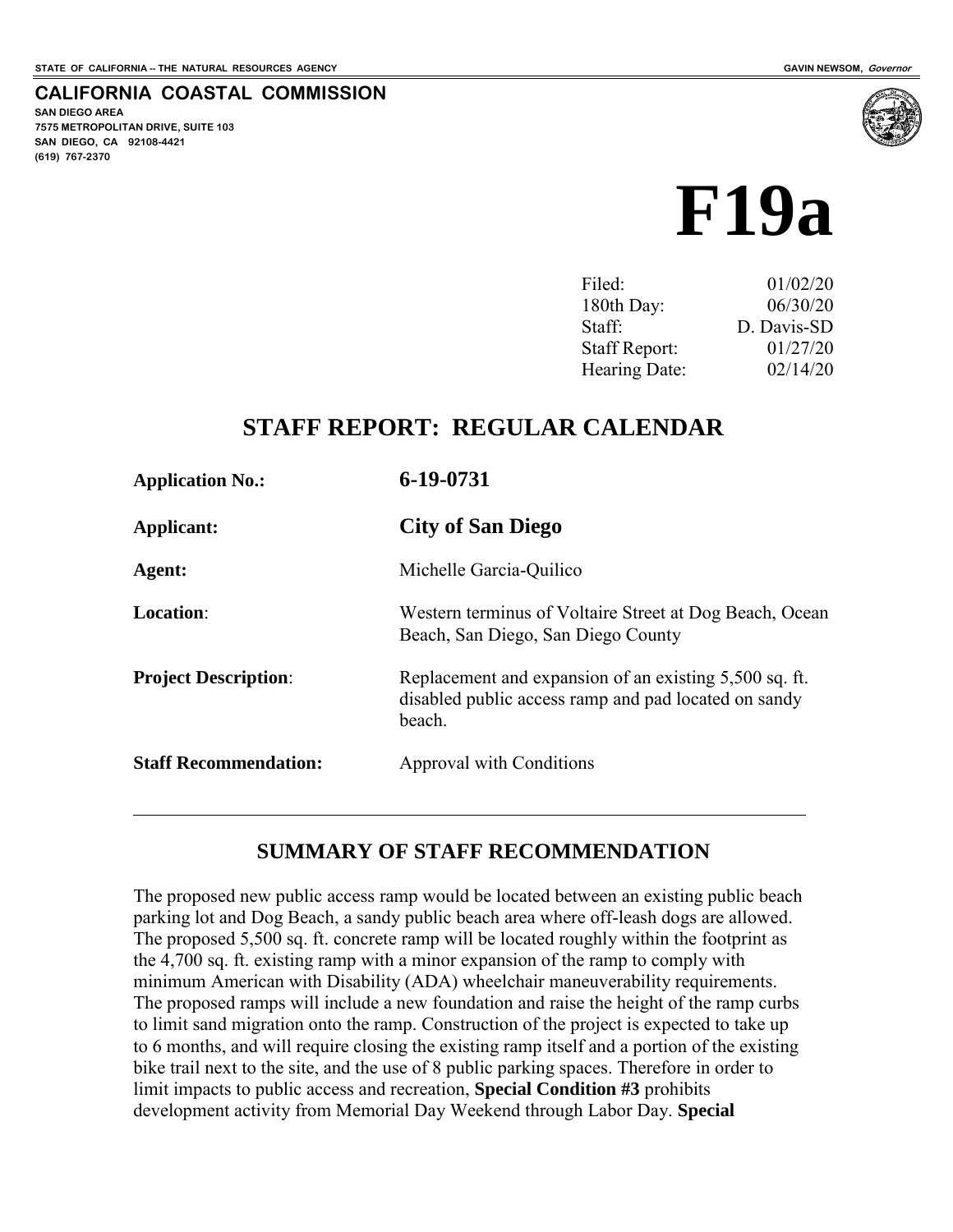**Condition #1** requires the applicant to submit a revised final approved site plan that includes the location of the staging area.

The majority of the site is located on the sandy beach and, construction will result in dust and other pollutants which could migrate into the ocean. Therefore, **Special Condition #2** requires the applicant to submit a Construction Pollution Prevention Plan identifying appropriate BMPs to minimize potential impacts from construction-related pollutants. Also, due to the site's proximity to the ocean and potential for future flooding, **Special Condition #5** requires the applicant to acknowledge the hazards present on-site, assume the risk of such hazards, and accept full liability for developing in a hazardous location. **Special Condition #6** requires the applicant to waive any right to future shoreline protection for the proposed development and remove or relocate the development under circumstances such as loss of access to the subject site, encroachments into public trust lands, or when safe vertical access via the ramp can no longer be provided due to coastal hazards.

Initial studies conducted by the applicant concluded that the proposed project could have a significant environmental effect on both archaeological and tribal cultural resources. Ground disturbing activities on the project site could potentially unearth subsurface cultural deposits. The applicant revised its project to include specific mitigation measures identified in the City's Mitigated Negative Declaration (MND) and consulted several tribes affiliated with the project area to ensure the measures were sufficient. The MND contains mitigation measures requiring monitoring by both a qualified archaeologist and Native American monitor during all earthmoving activities, among other requirements. **Special Condition #4** requires the applicant to comply with all recommendations and mitigation measures contained in the MND for this project. Additionally, in accordance with the Commission's Tribal Consultation Policy, Commission staff notified all Native American communities consulted by the City of San Diego of the Commission's review of the City's coastal development permit application.

Commission staff recommends **approval** of coastal development permit application 6-19- 0731 as conditioned.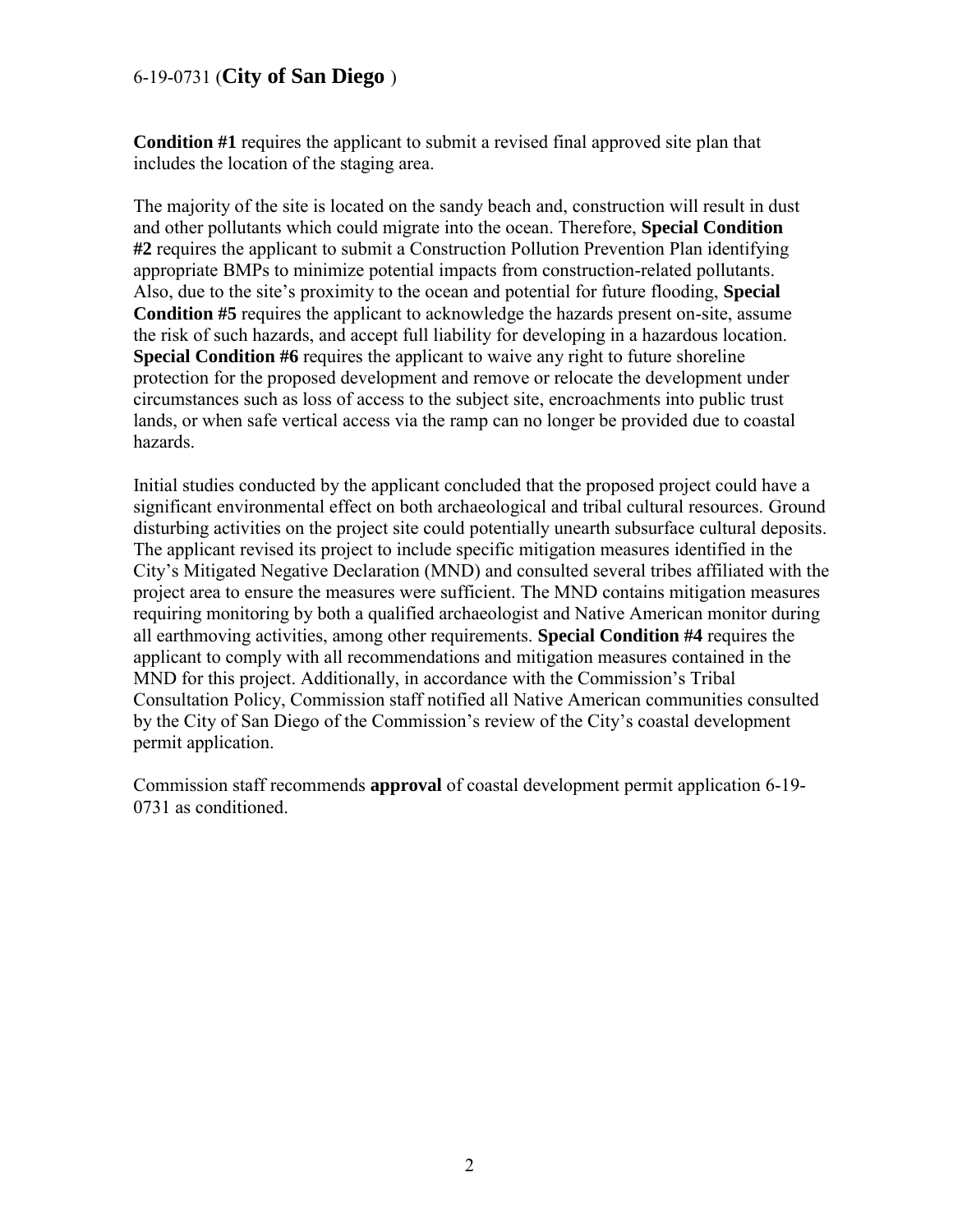# **TABLE OF CONTENTS**

| A.            |  |
|---------------|--|
| $\mathbf{B}$  |  |
| $\mathcal{C}$ |  |
| D.            |  |
| E.            |  |
| F.            |  |
| G.            |  |

## **APPENDICES**

Appendix A – [Substantive File Documents](#page-18-0)

## **EXHIBITS**

Exhibit 1 – Vicinity Map Exhibit 2 – [Aerial Photo](https://documents.coastal.ca.gov/reports/2020/2/f19a/f19a-2-2020-exhibits.pdf)  [Exhibit 3 –](https://documents.coastal.ca.gov/reports/2020/2/f19a/f19a-2-2020-exhibits.pdf) Site Plan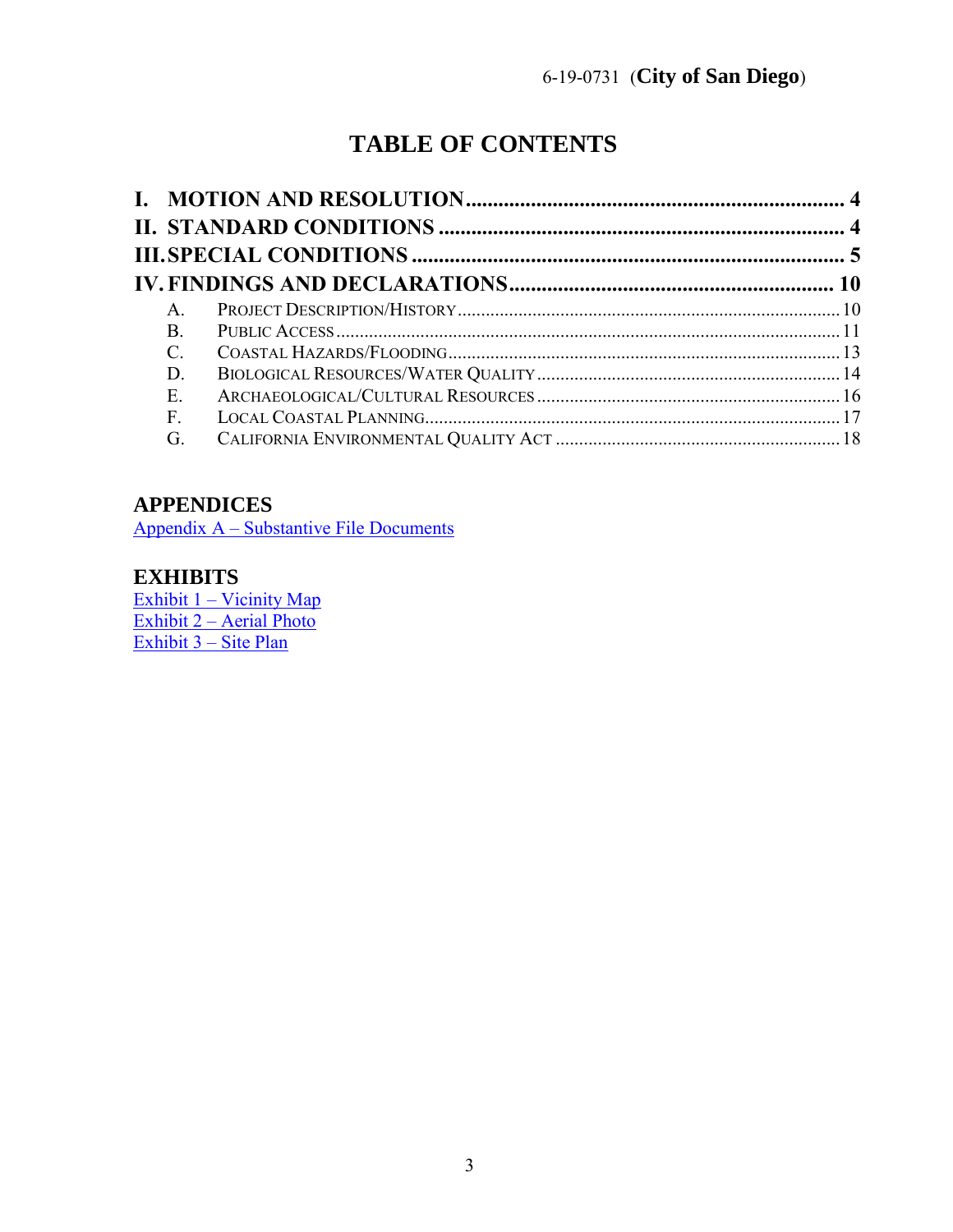## <span id="page-3-0"></span>**I. MOTION AND RESOLUTION**

#### **Motion:**

*I move that the Commission approve Coastal Development Permit Application No. 6-19-0731 subject to the conditions set forth in the staff recommendation.* 

Staff recommends a **YES** vote on the foregoing motion. Passage of this motion will result in conditional approval of the permit and adoption of the following resolution and findings. The motion passes only by affirmative vote of a majority of the Commissioners present.

#### **Resolution:**

*The Commission hereby approves coastal development permit 6-19-0731 and adopts the findings set forth below on grounds that the development as conditioned will be in conformity with the policies of Chapter 3 of the Coastal Act and will not prejudice the ability of the local government having jurisdiction over the area to prepare a Local Coastal Program conforming to the provisions of Chapter 3. Approval of the permit complies with the California Environmental Quality Act because either 1) feasible mitigation measures and/or alternatives have been incorporated to substantially lessen any significant adverse effects of the development on the environment, or 2) there are no further feasible mitigation measures or alternatives that would substantially lessen any significant adverse impacts of the development on the environment.* 

## <span id="page-3-1"></span>**II. STANDARD CONDITIONS**

This permit is granted subject to the following standard conditions:

- 1. **Notice of Receipt and Acknowledgment**. The permit is not valid and development shall not commence until a copy of the permit, signed by the permittee or authorized agent, acknowledging receipt of the permit and acceptance of the terms and conditions, is returned to the Commission office.
- 2. **Expiration.** If development has not commenced, the permit will expire two years from the date on which the Commission voted on the application. Development shall be pursued in a diligent manner and completed in a reasonable period of time. Application for extension of the permit must be made prior to the expiration date.
- 3. **Interpretation.** Any questions of intent or interpretation of any condition will be resolved by the Executive Director or the Commission.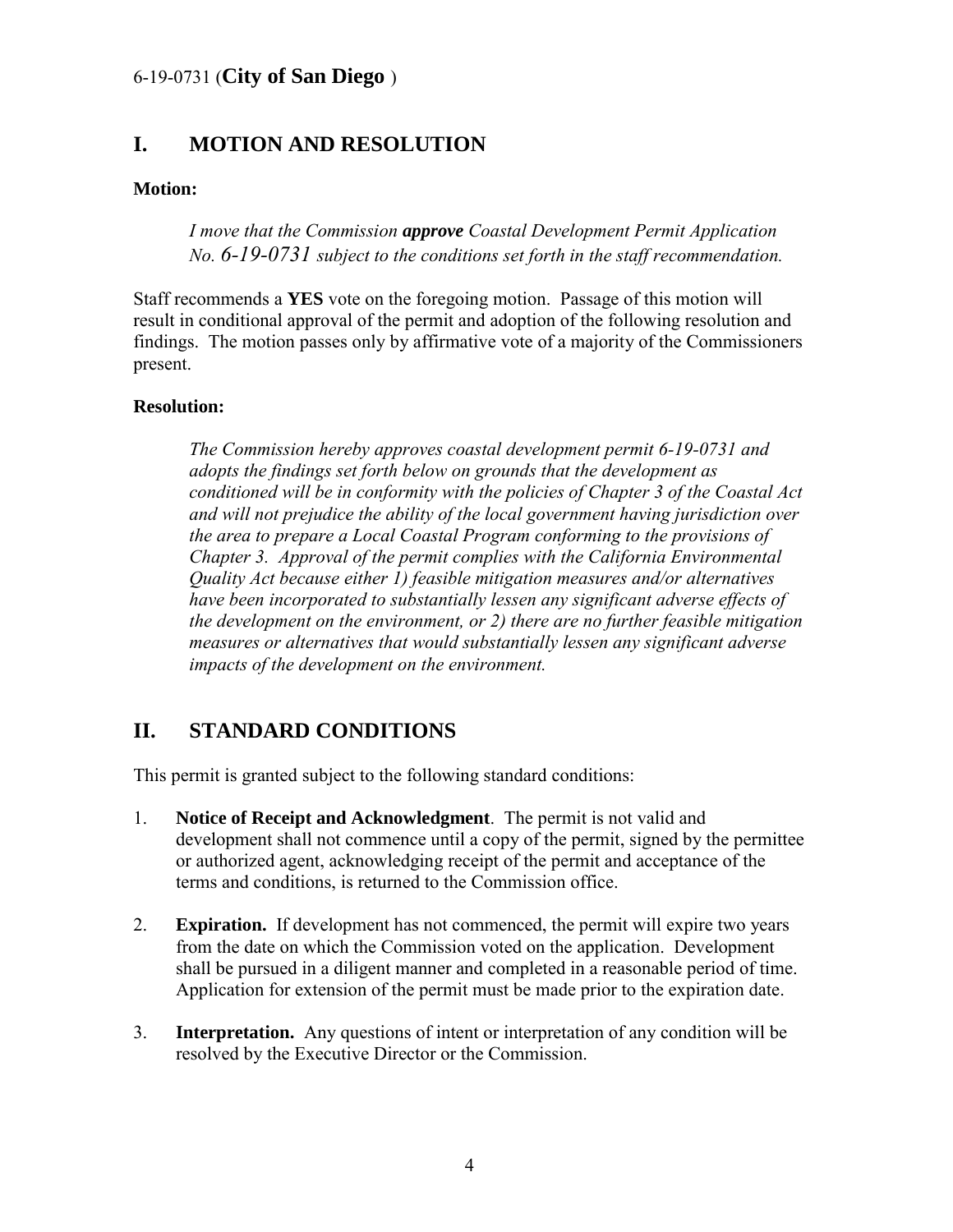- 4. **Assignment.** The permit may be assigned to any qualified person, provided assignee files with the Commission an affidavit accepting all terms and conditions of the permit.
- 5. **Terms and Conditions Run with the Land.** These terms and conditions shall be perpetual, and it is the intention of the Commission and the permittee to bind all future owners and possessors of the subject property to the terms and conditions.

## <span id="page-4-0"></span>**III. SPECIAL CONDITIONS**

This permit is granted subject to the following special conditions:

- 1. **Submittal of Revised Final Plans.** 
	- (a) **PRIOR TO THE ISSUANCE OF THE COASTAL DEVELOPMENT**

**PERMIT**, the applicant shall submit for the review and written approval of the Executive Director, final plans that are in substantial conformance with the plans prepared by Platt/Whitelaw Architects, Inc. and Kimley-Horn and Associates, Inc., received 1/14/20, except that they shall be modified to reflect the following:

- i. The location of the eight public parking spaces for the staging area shall be identified.
- (b) The permittee shall undertake the development in accordance with the approved plans. Any proposed changes to the approved plans shall be reported to the Executive Director. No changes to the plans shall occur without an amendment to this coastal development permit unless the Executive Director determines that no amendment is legally required.

#### 2. **Construction Pollution Prevention Plan.**

(a) **PRIOR TO ISSUANCE OF THIS COASTAL DEVELOPMENT** 

**PERMIT,** the applicant shall submit, for the review and written approval of the Executive Director, a final Construction and Pollution Prevention Plan. The final Plan shall demonstrate that all construction, including, but not limited to, clearing, grading, staging, storage of equipment and materials, or other activities that involve ground disturbance; building, reconstructing, or demolishing a structure; and creation or replacement of impervious surfaces, complies with the following requirements:

i. **Property Owner Consent**. The Construction and Pollution Prevention Plan shall be submitted with evidence indicating that the owners of any properties on which construction activities are to take place, including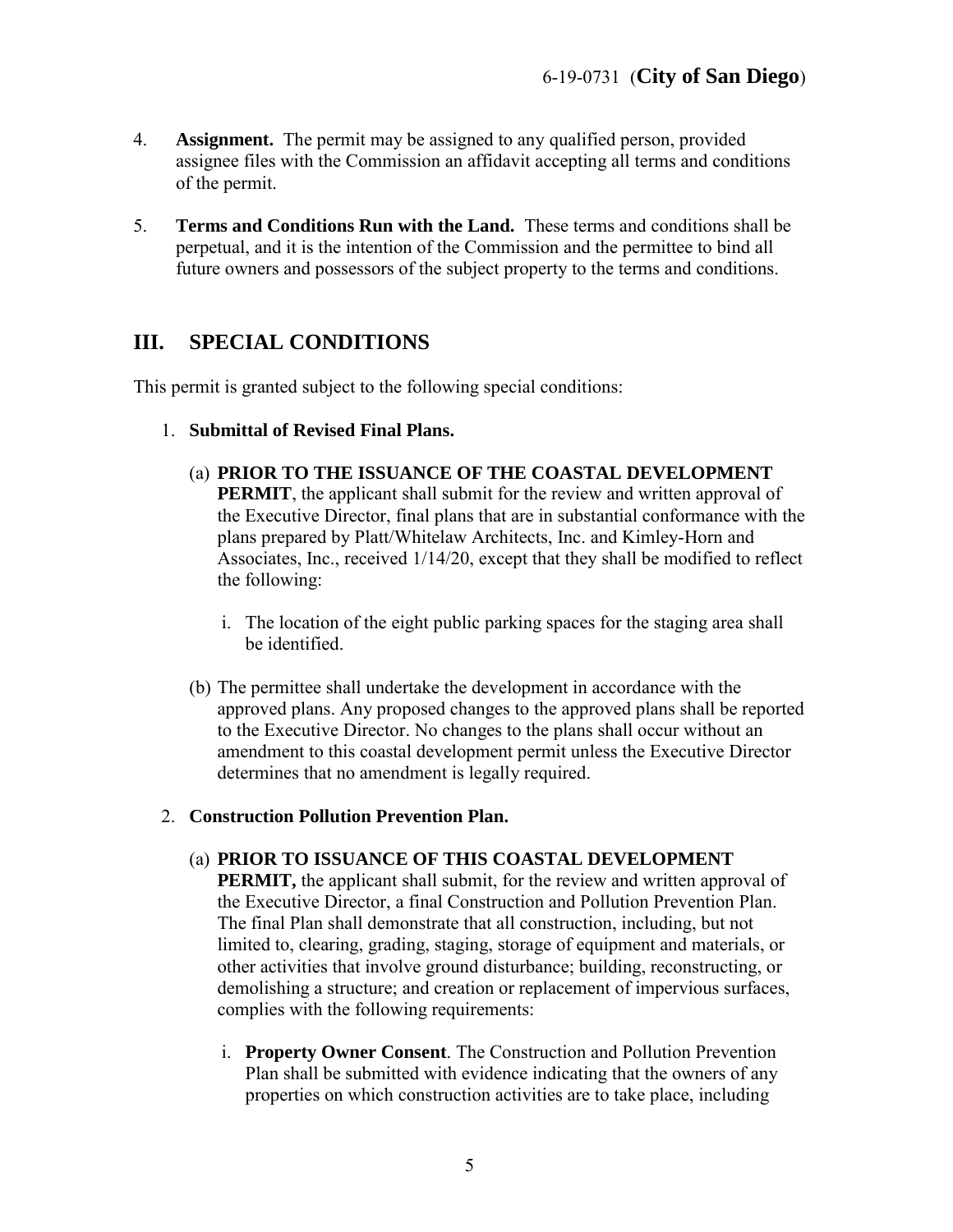properties to be crossed in accessing the site, consent to use of their properties.

- ii. **Minimize Erosion and Sediment Discharge**. During construction, erosion and the discharge of sediment off-site or to coastal waters shall be minimized through the use of appropriate Best Management Practices (BMPs), including:
	- 1. Land disturbance during construction (e.g., clearing, grading, and cutand-fill) shall be minimized, and grading activities shall be phased, to avoid increased erosion and sedimentation.
	- 2. Erosion control BMPs (such as mulch, soil binders, geotextile blankets or mats, or temporary seeding) shall be installed as needed to prevent soil from being transported by water or wind. Temporary BMPs shall be implemented to stabilize soil on graded or disturbed areas as soon as feasible during construction, where there is a potential for soil erosion to lead to discharge of sediment off-site or to coastal waters.
	- 3. Sediment control BMPs (such as silt fences, fiber rolls, sediment basins, inlet protection, sand bag barriers, or straw bale barriers) shall be installed as needed to trap and remove eroded sediment from runoff, to prevent sedimentation of coastal waters.
	- 4. Tracking control BMPs (such as a stabilized construction entrance/exit, and street sweeping) shall be installed or implemented as needed to prevent tracking sediment off-site by vehicles leaving the construction area.
	- 5. Runoff control BMPs (such as a concrete washout facility, dewatering tank, or dedicated vehicle wash area) that will be implemented during construction to retain, infiltrate, or treat stormwater and nonstormwater runoff.
- iii. **Minimize Discharge of Construction Pollutants**. The discharge of other pollutants resulting from construction activities (such as chemicals, paints, vehicle fluids, petroleum products, asphalt and cement compounds, debris, and trash) into runoff or coastal waters shall be minimized through the use of appropriate BMPs, including:
	- 1. Materials management and waste management BMPs (such as stockpile management, spill prevention, and good housekeeping practices) shall be installed or implemented as needed to minimize pollutant discharge and polluted runoff resulting from staging, storage, and disposal of construction chemicals and materials. BMPs shall include, at a minimum: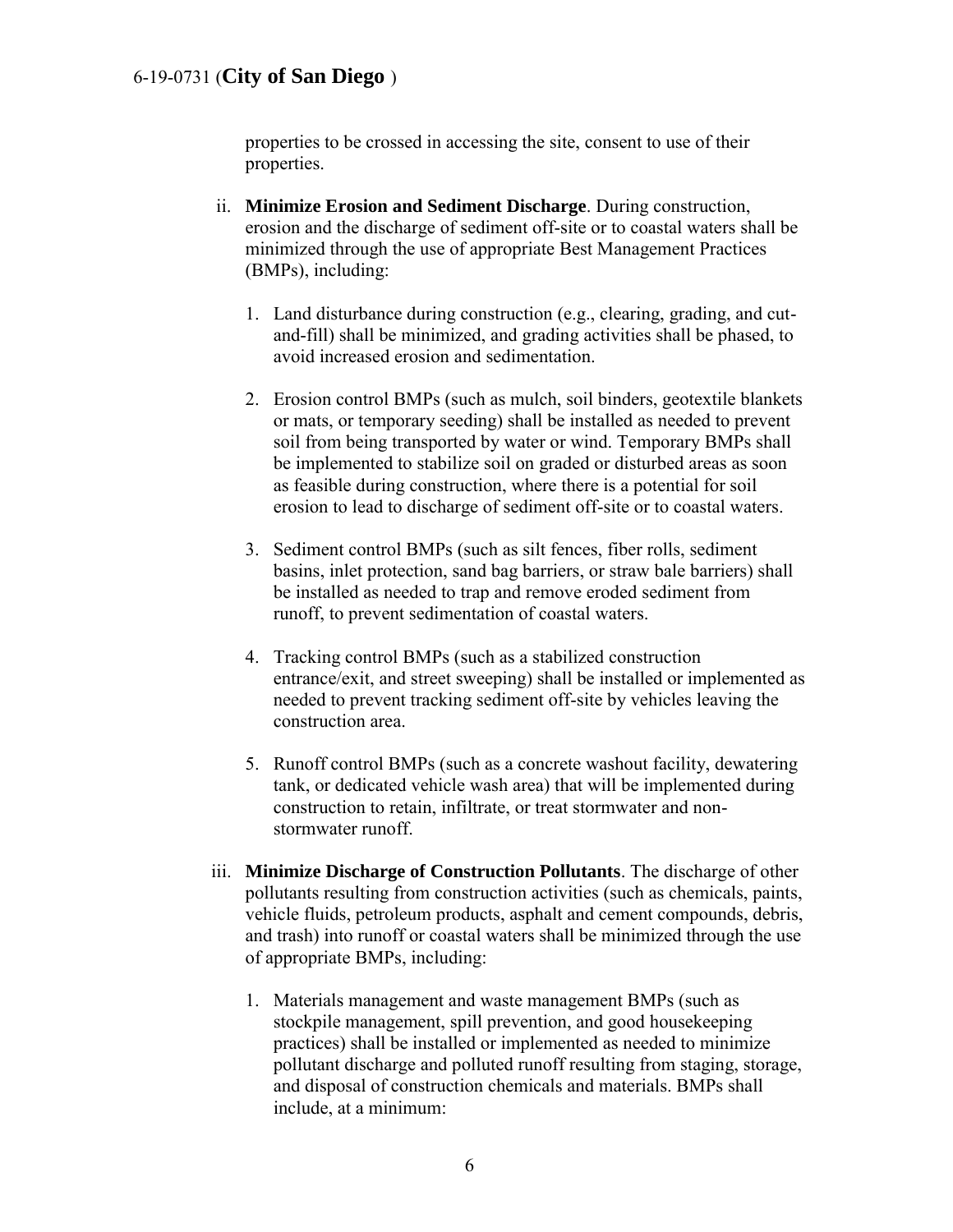- a. Covering stockpiled construction materials, soil, and other excavated materials to prevent contact with rain, and protecting all stockpiles from stormwater runoff using temporary perimeter barriers.
- b. Cleaning up all leaks, drips, and spills immediately; having a written plan for the clean-up of spills and leaks; and maintaining an inventory of products and chemicals used on site.
- c. Proper disposal of all wastes; providing trash receptacles on site; and covering open trash receptacles during wet weather.
- d. Prompt removal of all construction debris from the beach.
- e. Detaining, infiltrating, or treating runoff, if needed, prior to conveyance off-site during construction.
- 2. Fueling and maintenance of construction equipment and vehicles shall be conducted off site if feasible. Any fueling and maintenance of mobile equipment conducted on site shall not take place on the beach, and shall take place at a designated area located at least 50 feet from coastal waters, drainage courses, and storm drain inlets, if feasible (unless those inlets are blocked to protect against fuel spills). The fueling and maintenance area shall be designed to fully contain any spills of fuel, oil, or other contaminants. Equipment that cannot be feasibly relocated to a designated fueling and maintenance area (such as cranes) may be fueled and maintained in other areas of the site, provided that procedures are implemented to fully contain any potential spills.
- iv. **Minimize Other Impacts of Construction Activities**. Other impacts of construction activities shall be minimized through the use of appropriate BMPs, including:
	- 1. The damage or removal of non-invasive vegetation (including trees, native vegetation, and root structures) during construction shall be minimized, to achieve water quality benefits such as transpiration, vegetative interception, pollutant uptake, shading of waterways, and erosion control.
	- 2. Soil compaction due to construction activities shall be minimized, to retain the natural stormwater infiltration capacity of the soil.
	- 3. The use of temporary erosion and sediment control products (such as fiber rolls, erosion control blankets, mulch control netting, and silt fences) that incorporate plastic netting (such as polypropylene, nylon,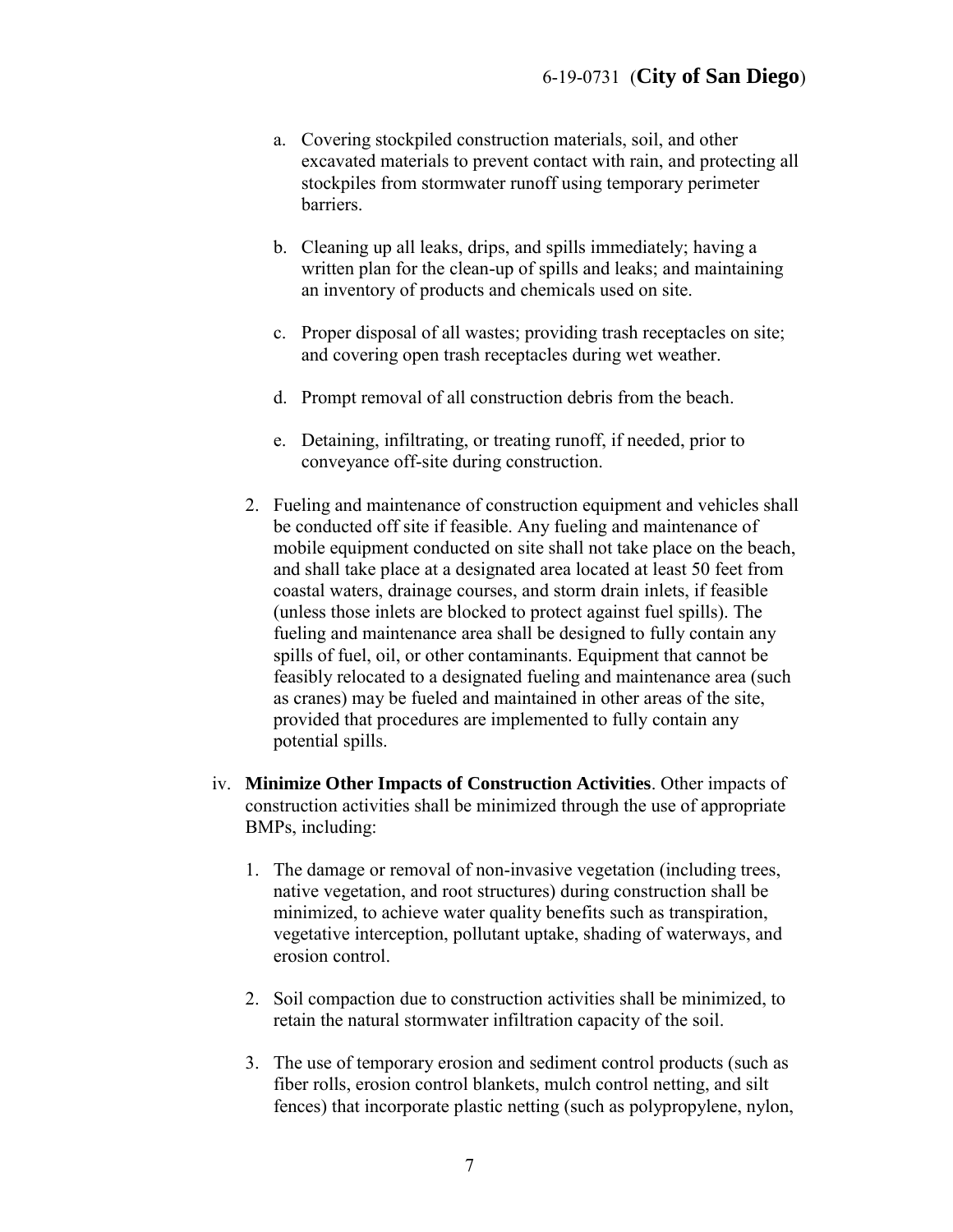polyethylene, polyester, or other synthetic fibers) shall be avoided, to minimize wildlife entanglement and plastic debris pollution.

- v. **Manage Construction-Phase BMPs**. Appropriate protocols shall be implemented to manage all construction-phase BMPs (including installation and removal, ongoing operation, inspection, maintenance, and training), to protect coastal water quality.
- vi. **Construction Site Map and Narrative Description**. The Construction and Pollution Prevention Plan shall include a construction site map and a narrative description addressing, at a minimum, the following required components:
	- 1. A map delineating the construction site, construction phasing boundaries, and the location of all temporary construction-phase BMPs (such as silt fences, inlet protection, and sediment basins).
	- 2. A description of the BMPs that will be implemented to minimize land disturbance activities, minimize the project footprint, minimize soil compaction, and minimize damage or removal of non-invasive vegetation. Include a construction phasing schedule, if applicable to the project, with a description and timeline of significant land disturbance activities.
	- 3. A description of the BMPs that will be implemented to minimize erosion and sedimentation, control runoff and minimize the discharge of other pollutants resulting from construction activities. Include calculations that demonstrate proper sizing of BMPs.
	- 4. A description and schedule for the management of all constructionphase BMPs (including installation and removal, ongoing operation, inspection, maintenance, and training). Identify any temporary BMPs that will be converted to permanent post-development BMPs.
- vii. **Construction Site Documents**. The Construction and Pollution Prevention Plan shall specify that copies of the signed CDP and the approved Construction and Pollution Prevention Plan be maintained in a conspicuous location at the construction job site at all times, and be available for public review on request. All persons involved with the construction shall be briefed on the content and meaning of the CDP and the approved Construction and Pollution Prevention Plan, and the public review requirements applicable to them, prior to commencement of construction.
- viii. **Construction Coordinator**. The Construction and Pollution Prevention Plan shall specify that a construction coordinator be designated who may be contacted during construction should questions or emergencies arise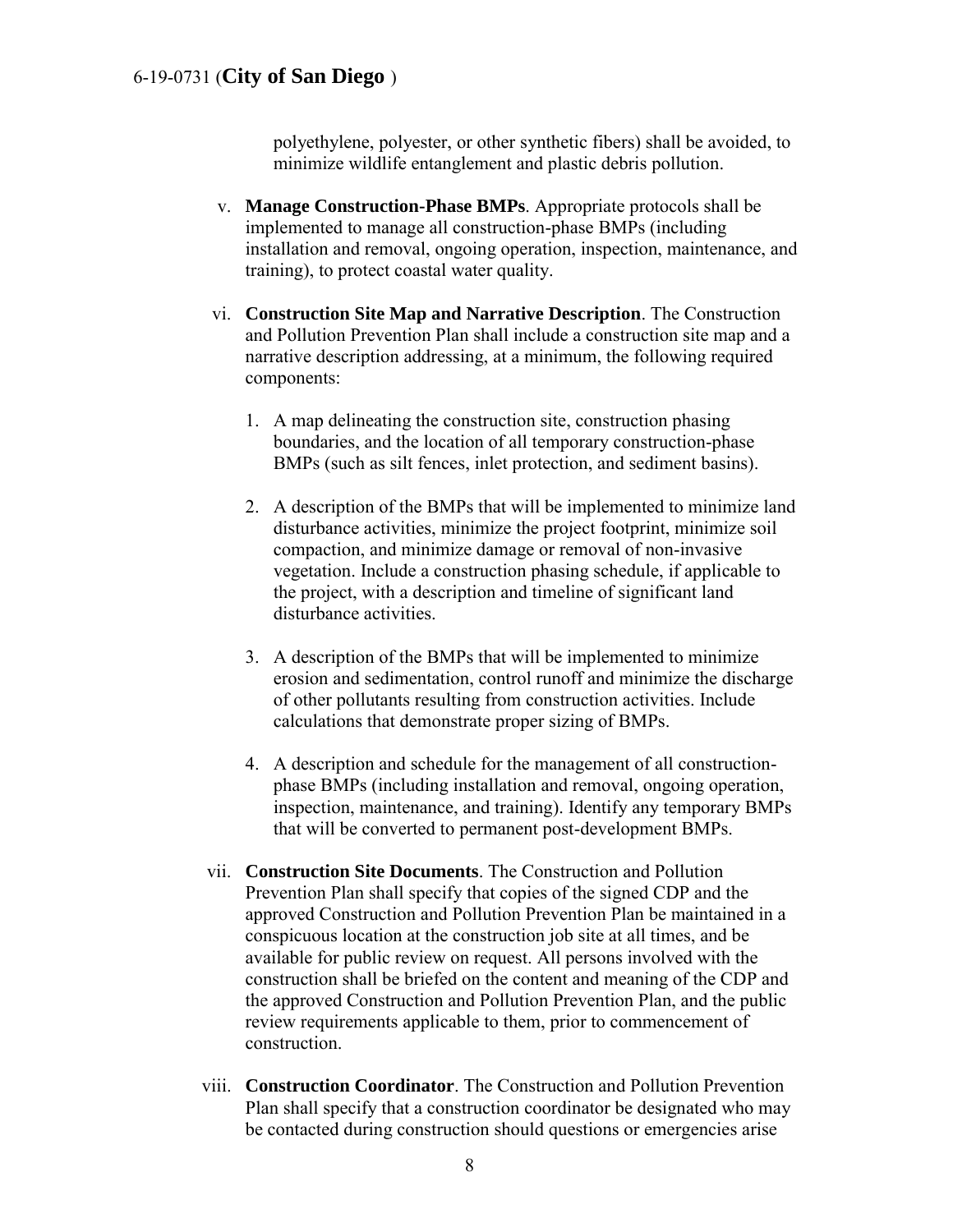regarding the construction. The coordinator's contact information (including, at a minimum, a telephone number available 24 hours a day for the duration of construction) shall be conspicuously posted at the job site and readily visible from public viewing areas, indicating that the coordinator should be contacted in the case of questions or emergencies. The coordinator shall record the name, phone number, and nature of all complaints received regarding the construction, and shall investigate complaints and take remedial action, if necessary, within 24 hours of receipt of the complaint or inquiry.

- (b) The permittee shall undertake development in accordance with the approved Construction-Phase Pollution Prevention Plan, unless the Commission amends this permit or the Executive Director provides written determination that no amendment is legally required for any proposed minor deviations.
- 3. **Timing of Development.** No construction shall take place for the project from Memorial Day through Labor Day of any year. Access corridors and staging areas shall be located in a manner that had the least impact on public access to the beach via the maintenance of existing public parking areas and traffic flow on coastal access routes (e.g. no street or public access closures).
- 4. **Area of Archaeological Significance.** The applicant shall comply with all recommendations and mitigation measures for archaeological and tribal resources contained in the Ocean Beach Dog Beach Accessibility Improvements SDP Mitigated Negative Declaration (Project No. 631632), dated September 2019.
- 5. **Assumption of Risk, Waiver of Liability, and Indemnity.** By acceptance of this permit, the applicant acknowledges and agrees (i) that the site may be subject to hazards, including but not limited to waves, storms, flooding, erosion, and earth movement, many of which will worsen with future sea level rise; (ii) to assume the risks to the permittee and the property that is the subject of this permit of injury and damage from such hazards in connection with this permitted development; (iii) to unconditionally waive any claim of damage or liability against the Commission, its officers, agents, and employees for injury or damage from such hazards; and (iv) to indemnify and hold harmless the Commission, its officers, agents, and employees with respect to the Commission's approval of the project against any and all liability, claims, demands, damages, costs (including costs and fees incurred in defense of such claims), expenses, and amounts paid in settlement arising from any injury or damage due to such hazards.

#### **6. No Future Shoreline Protection Device**.

(a) By acceptance of this CDP, the Permittee agrees, on behalf of itself and all successors and assigns, that no shoreline protective device(s), including but not limited to riprap or retaining walls, shall be constructed to protect the development approved pursuant to Coastal Development Permit No. 6-19- 0731, in the event that the approved development is threatened with damage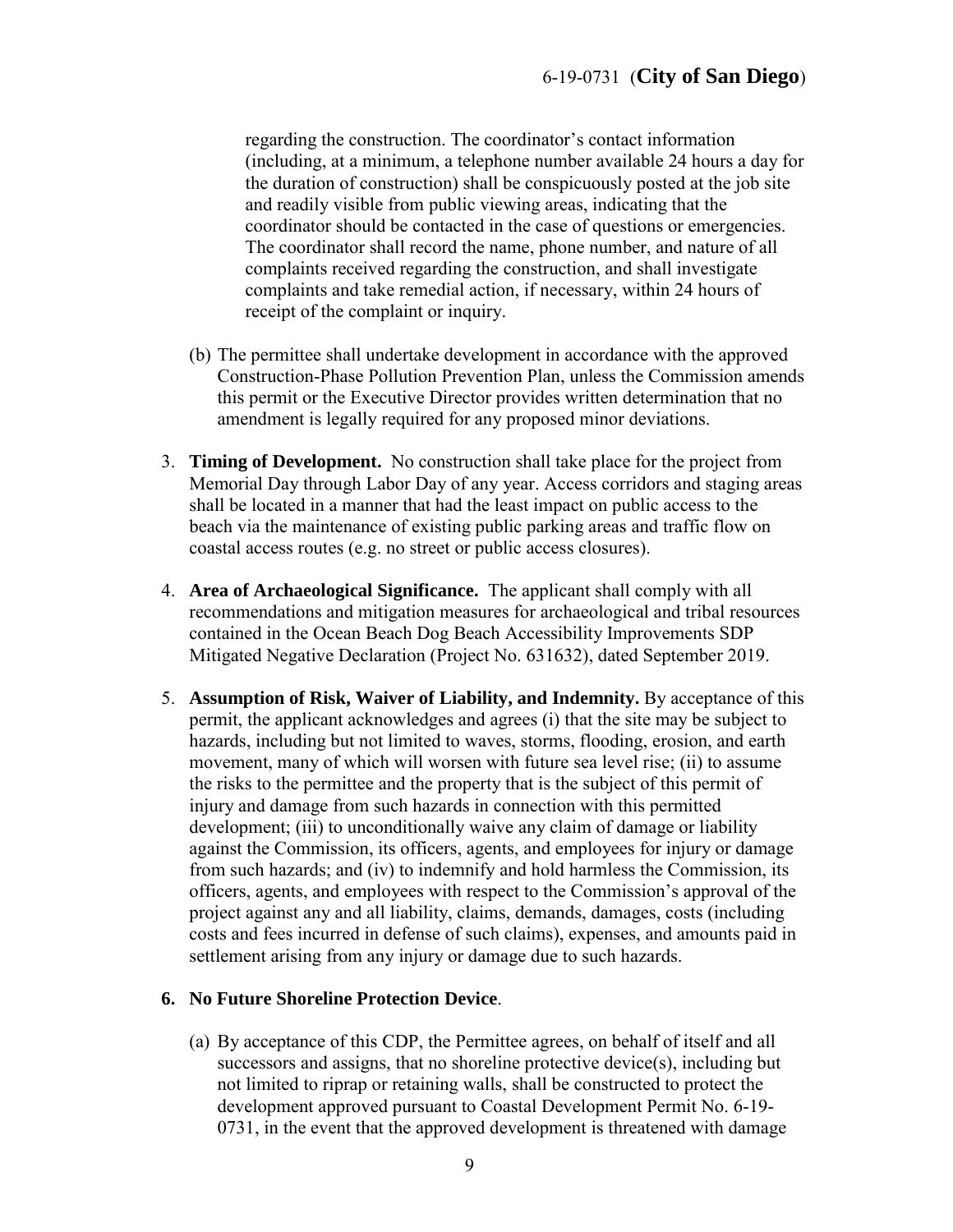or destruction from waves, erosion, storm conditions, shoreline retreat, or other coastal hazards in the future, and as may be exacerbated by sea level rise. By acceptance of this CDP, the Permittee hereby waives, on behalf of itself and all successors and assigns, any rights to construct such devices that may exist under Public Resources Code Section 30235, and agree that no portion of the approved development may be considered an "existing" structure for purposes of Section 30235, and that new development shall in no way require the construction of protective devices.

(b) By acceptance of this CDP, the Permittee further agrees, on behalf of itself and all successors and assigns, that the landowner shall remove the development authorized by this CDP, including the concrete disabled public access ramp, when: (1) essential services to the site can no longer be maintained (e.g., roadways); (2) development is impermissibly encroaching on public trust lands; or (3) safe vertical public access cannot be provided. Removal or relocation of the approved structure or other development authorized by this CDP shall require an amendment to this CDP. In the event that portions of the development fall to the water or ground before they are removed, the Permittee shall remove all recoverable debris associated with the development from the ocean, intertidal areas, and beach, and lawfully dispose of the material in an approved disposal site. Such removal activities shall require an amendment to this CDP.

## <span id="page-9-0"></span>**IV. FINDINGS AND DECLARATIONS**

### <span id="page-9-1"></span>**A. PROJECT DESCRIPTION/HISTORY**

The proposed project consists of the replacement and extension of an existing concrete ramp that provides wheelchair access from the Dog Beach public parking lot onto the public sandy beach and several existing benches. The existing 4,700 sq. ft., approximately 23-foot long ramp is located next to the small concrete "dog footprint" plaza that provides an entryway to Dog Beach in the Ocean Beach community of the City of San Diego [\(Exhibit #3\)](https://documents.coastal.ca.gov/reports/2020/2/f19a/f19a-2-2020-exhibits.pdf). The new concrete ramp will be located in the same area as the existing ramp, but the City proposes the ramp be wider to comply with the current minimum American with Disabilities (ADA) wheelchair maneuverability requirements. The new concrete ramp will be approximately 5,500 sq. ft. in area, covering an additional approximately 800 sq. ft., and will include a new foundation designed to prevent future shifting of the ramp, and 6-inch to 2-foot high curbs along the perimeter of the ramp to limit migration of sand onto the ramp. Eight parking spaces east of the project site would be used for staging and storage during construction. Construction is expected to last approximately six months.

Other work proposed include replacement in-kind of both a concrete sidewalk and asphalt adjacent to the ramp, replacement of trash cans, curbs and gutters, the placement of new ADA signs in the Dog Beach public parking lot adjacent to the ramp, and restriping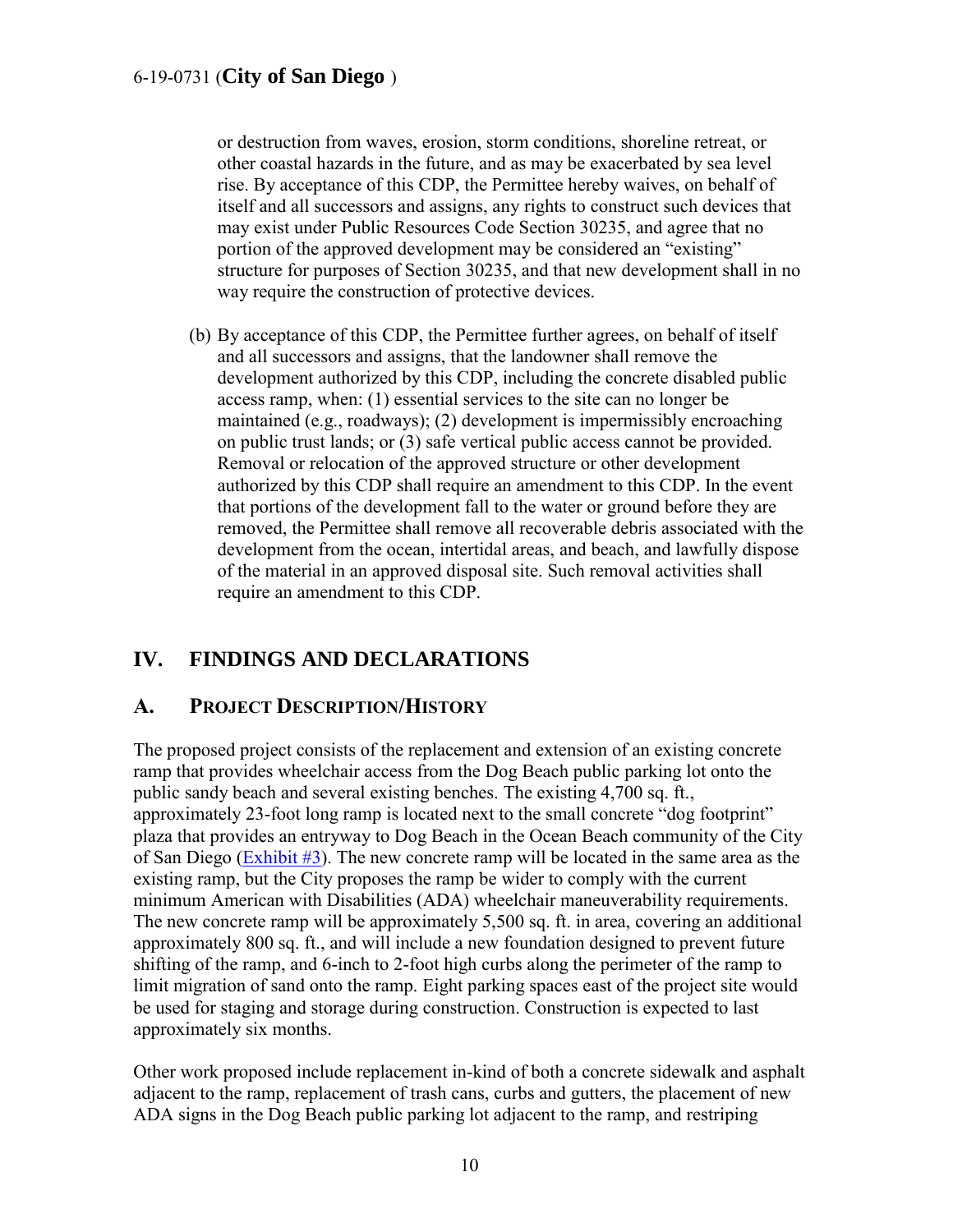existing ADA parking stalls, which will neither remove or add new parking spaces to the 388-space parking lot.

In 1998, the Commission approved a permit authorizing the City of San Diego to replace and expand the Ocean Beach Plaza, construct the ADA ramp that is the subject of the current proposal, construct a drinking fountain, and place barriers along the perimeter of the public beach parking lot (CDP #6-98-059). Dog Beach is located in an area of both original and deferred certification, where the Commission retains jurisdiction and Chapter 3 policies of the Coastal Act are the standard of review. As such, Chapter 3 policies of the Coastal Act are the legal standard of review with the City's certified LCP used as guidance.

#### <span id="page-10-0"></span>**B. PUBLIC ACCESS**

Section 30210 of the Coastal Act states:

*In carrying out the requirement of Section 4 of Article X of the California Constitution, maximum access, which shall be conspicuously posted, and recreational opportunities shall be provided for all the people consistent with public safety needs and the need to protect public rights, rights of private property owners, and natural resource areas from overuse.* 

Section 30211 of the Coastal Act states:

*Development shall not interfere with the public's right of access to the sea where acquired through use or legislative authorization, including, but not limited to, the use of dry sand and rocky coastal beaches to the first line of terrestrial vegetation.* 

Section 30212 of the Coastal Act states, in part:

*(a) Public access from the nearest public roadway to the shoreline and along the coast shall be provided in new development projects except where: (1) it is inconsistent with public safety, military security needs, or the protection of fragile coastal resources, (2) adequate access exists nearby . . .* 

Section 30213 of the Coastal Act states, in part:

*Lower cost visitor and recreational facilities shall be protected, encouraged, and, where feasible, provided. Developments providing public recreational opportunities are preferred. . . .* 

Section 30221 of the Coastal Act states:

*Oceanfront land suitable for recreational use shall be protected for recreational use and development unless present and foreseeable future demand for public or*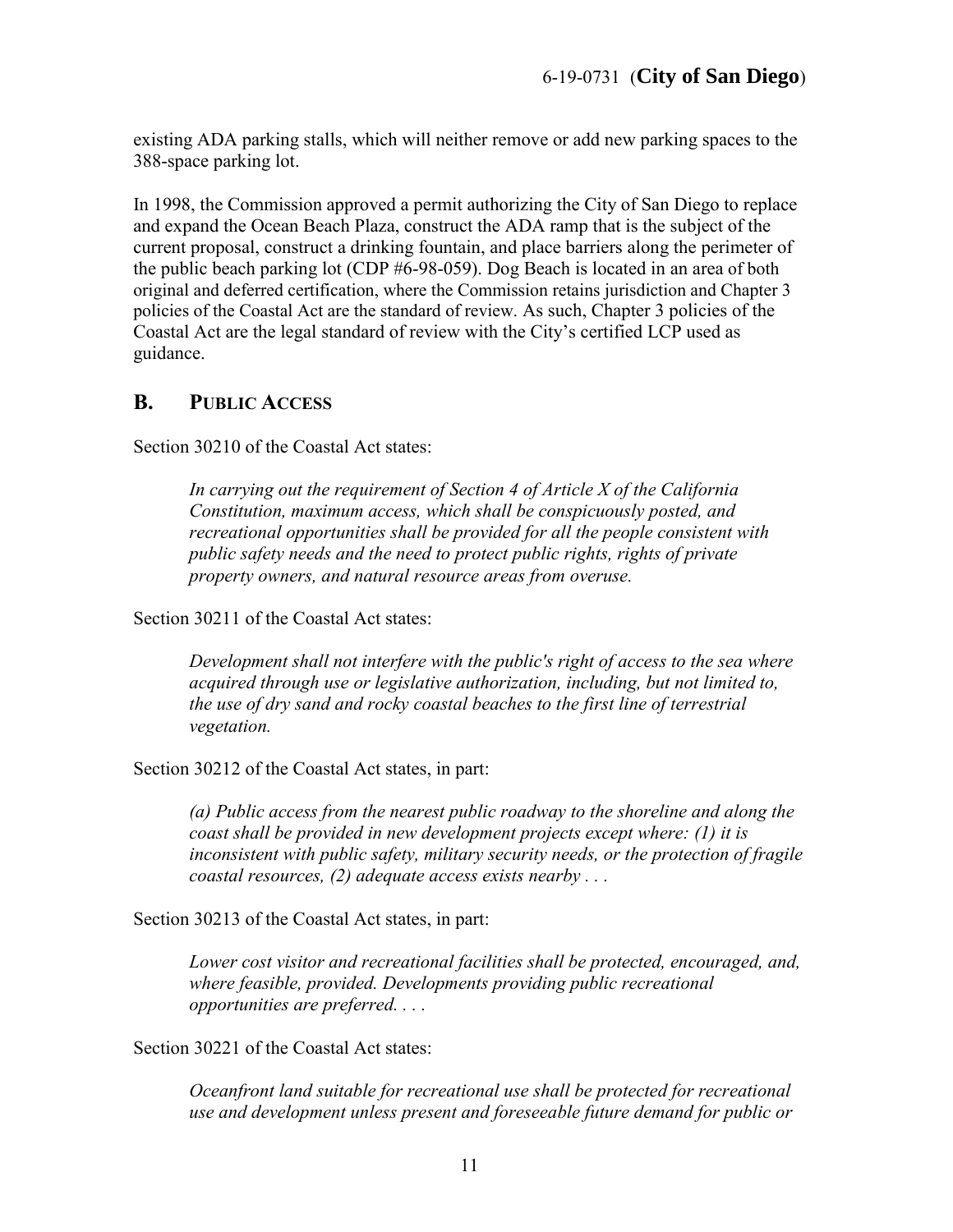*commercial recreational activities that could be accommodated on the property is already adequately provided for in the area.* 

Section 30223 of the Coastal Act states:

*Upland areas necessary to support coastal recreational uses shall be reserved for such uses, where feasible.* 

Ocean Beach Community Plan LUP Policy 6.1.2 states:

*Provide improvements at . . . a portion of Dog Beach . . . to help meet the community's park and recreation needs, and continue to pursue additional park and recreation "equivalencies" as opportunities arise.* 

The Coastal Act emphasizes the need to protect and provide for public access to and along the coast. The project site is located on the northwest side of an existing beach parking lot that serves Dog Beach  $(Exhibit #2)$ . Dog Beach is a wide sandy beach located within the San Diego River Channel/Floodway where dogs are permitted without a leash. The beach is an important recreational resource because it is one of a few areas of coastline in San Diego County where dogs are permitted. Several concrete barriers line the perimeter of the public beach parking lot to prevent the migration of sand into the parking lot. The barriers concentrate foot traffic to the beach through the Ocean Beach Plaza, a small concrete decorative ramp with a "paw print" design containing public amenities such as benches and bike racks, and the ADA ramp. Both the plaza and ADA ramp, which are sited perpendicular to an existing buried jetty that constitutes the southernmost edge of the San Diego River Channel/Floodway, provide an even transition from the public parking lot to the beach. The San Diego River Trail, a public walkway/bikeway running parallel to the San Diego River Channel/Floodway, is sited on top of the jetty and terminates at the Ocean Beach Plaza. In addition to using the plaza and ADA ramp, able-bodied beach-goers can also scale over the steep buried jetty west of the plaza or cross over San Diego River Trail to the east of the project site to reach the beach from the parking lot. For disabled beach-goers, the Plaza and ADA ramp provide the only means of accessing Dog Beach. Beach wheelchairs are available for check-out from the Ocean Beach Lifeguard Station, located approximately a quarter-mile down coast from Dog Beach. Generally, a beach wheelchair can be retrieved from the lifeguard station for use at Dog Beach; however, accommodations are made on a case-by-case basis for individuals in need of assistance.

The proposed project is intended to improve the existing ADA ramp by replacing the foundation, releveling the pavement, and installing higher curbs along the ramp perimeter to limit sand migration. Because the project site intercepts the San Diego River Trail, approximately 120 feet of the trail west of the bike path will be temporarily closed during construction. Access to the plaza and surrounding beach outside of the construction area will remain available through the parking lot and from outside the construction area [\(Exhibit #2\)](https://documents.coastal.ca.gov/reports/2020/2/f19a/f19a-2-2020-exhibits.pdf). The City will provide temporary bicycle racks east of the project site along the trail. Eight parking spaces immediately east of the project site would be used for staging and storage during construction. There are approximately 388 parking spaces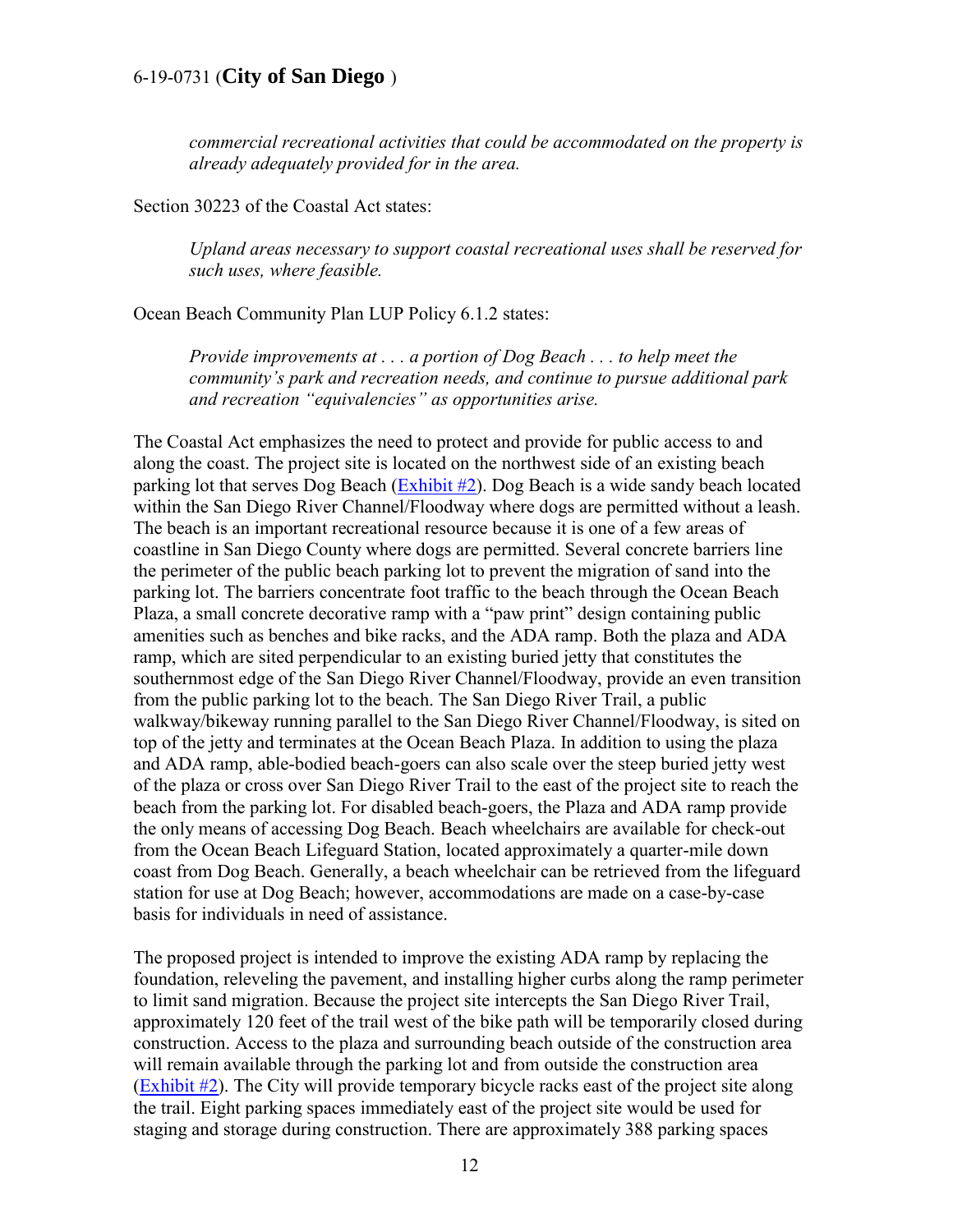within the public beach lot adjacent to the project site. Construction is anticipated to last a maximum of six months.

While the area impacted during construction will be fairly limited in scope, the site is a heavily used public recreational facility, and as such, any impacts during the summer months when the trail and beach are at peak use should be avoided. Thus, **Special Condition #3** prohibits development activity between Memorial Day Weekend and Labor Day. **Special Condition #1** requires the submittal of revised final site construction plans that include the location of the eight parking spaces identified as the staging area.

The City received objections to the issuance of a Site Development Permit for this project from the Ocean Beach Planning Board (OBPB), the local community group for Ocean Beach. The OBPB alleged, among other things, that the proposed project would not result in any improved access to the area and requested that the project be redesigned to remove the northern portion of the ramp and replace it with a less permanent solution that would allow disabled beachgoers to reach the MHTL of the Pacific Ocean (e.g. beach access mats). OBPB also raised concerns regarding future maintenance of the ramp to prevent sand from blowing onto the ramp, inhibiting access along the ramp.

The City has indicated that the project's scope is limited to replacing the existing ramp consistent with current ADA requirements, and that the ramp will be improved through this project to better accommodate wheelchair maneuverability. The proposed raised ramp curbs are intended to reduce the amount of sand that makes its way onto the ramp; however, if sand still manages to blow onto the path, City Parks and Recreation will clear the sand from the path. With regard to the provision of temporary wheelchair mats, the City does provide access via beach mats at several City beaches; however, these mats are only available from May through September. The mats are not used during other times of the year due to tidal action, high surf, and blowing sand conditions that make the mats unsafe to use. Temporary beach access mats would not address the ongoing need for disabled access at the site. The City asserts the concrete ADA ramp will provide access to the sandy beach year-round. The Commission agrees with the City that as proposed, the project will improve public beach access at the site. Nothing in the proposed project would preclude the City from making additional public access improvements in the future if desired.

Therefore, as conditioned, the proposed development will be consistent with the public access and recreation policies of the Coastal Act and the certified LUP.

## <span id="page-12-0"></span>**C. COASTAL HAZARDS/FLOODING**

Section 30253 of the Act states, in part:

*New development shall:* 

*(1) Minimize risks to life and property in areas of high geologic, flood, and fire hazard.*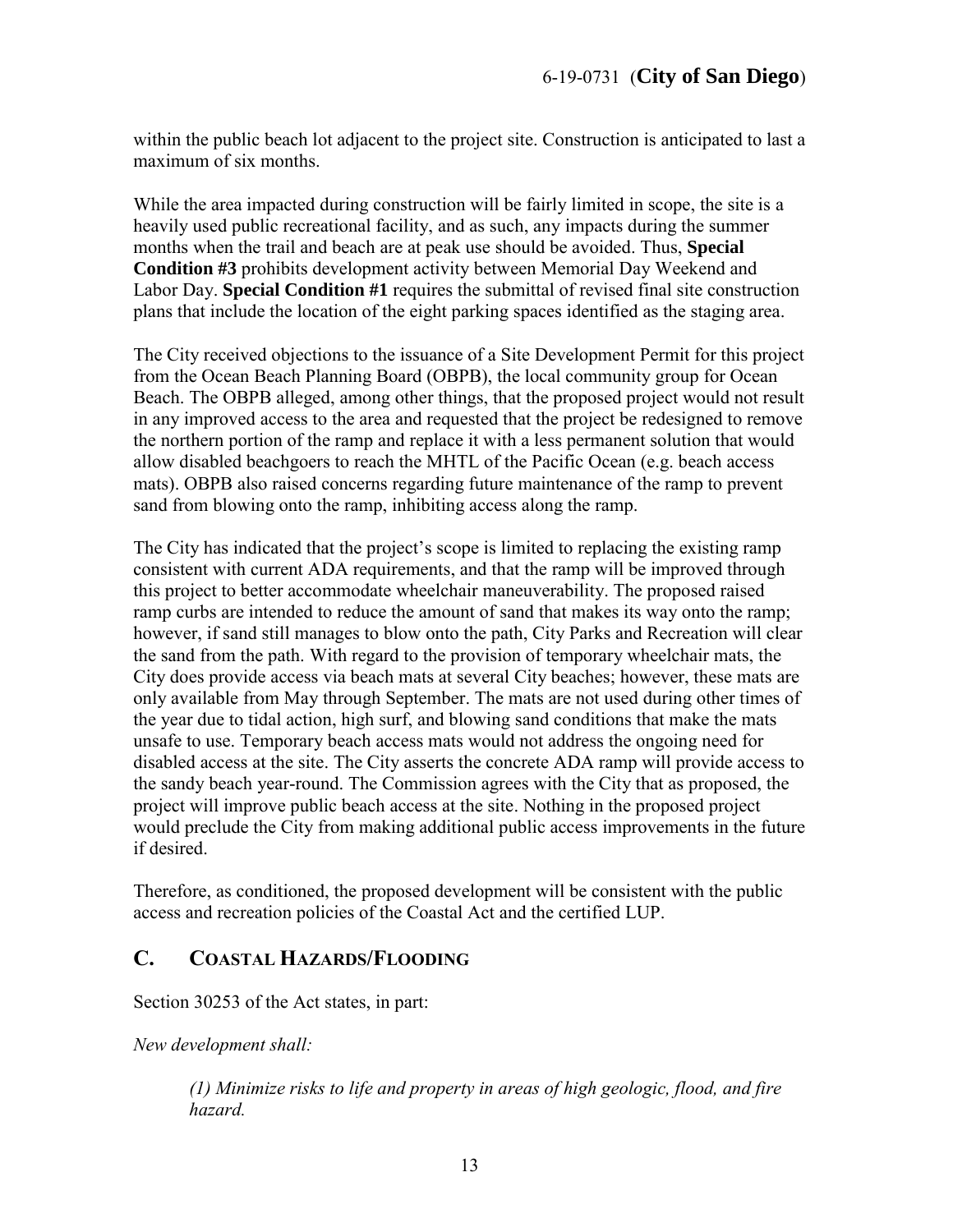*(2) Assure stability and structural integrity, and neither create nor contribute significantly to erosion, geologic instability, or destruction of the site or surrounding area or in any way require the construction of protective devices that would substantially alter natural landforms along bluffs and cliffs. [ . . . ]*

The project site is located on a wide beach approximately 400 feet away from the Pacific Ocean. The site is within the 100 Year Flood plain as identified by the City's certified LCP. A preliminary review of the site through the CoSMoS "Our Coast Our Future" (OCOF) web tool shows that with twenty-five centimeters of sea level rise, during a 100 year storm event, some low-lying portions of the parking lot that provide access to the ADA ramp will be prone to flooding; but complete flooding of the site and Voltaire Street, which provides the vehicular access to the beach parking lot, is within the model's range of uncertainty. According to the 2018 OPC sea level rise projections, the above scenario could occur on-site as soon as 2045.

The proposed project involves the replacement of an existing concrete ADA ramp roughly in the same footprint as the existing ramp. The ramp and adjacent parking lot are public amenities with high adaptive capacity and can be easily removed and relocated if threatened in the future. **Special Condition #6** requires the applicant to waive any right to future shoreline protection for the proposed development and remove or relocate the development under circumstances such as loss of access to the subject site, encroachments into public trust lands, or when safe vertical access via the ramp can no longer be provided due to coastal hazards. Thus, this particular project adequately minimizes risks to life and property. Nevertheless, because substantial flooding is expected to occur on the subject site in the relatively near future, **Special Condition #5** requires the applicant to acknowledge the hazards present on-site, assume the risk of such hazards, and accept full liability for developing in a hazardous location.

#### <span id="page-13-0"></span>**D. BIOLOGICAL RESOURCES/WATER QUALITY**

Section 30230 of the Coastal Act states:

*Marine resources shall be maintained, enhanced, and where feasible, restored. Special protection shall be given to areas and species of special biological or economic significance. Uses of the marine environment shall be carried out in a manner that will sustain the biological productivity of coastal waters and that will maintain healthy populations of all species of marine organisms adequate for long-term commercial, recreational, scientific, and educational purposes.* 

#### Section 30231 of the Coastal Act states:

*The biological productivity and the quality of coastal waters, streams, wetlands, estuaries, and lakes appropriate to maintain optimum populations of marine organisms and for the protection of human health shall be maintained and, where feasible, restored through, among other means, minimizing adverse effects of*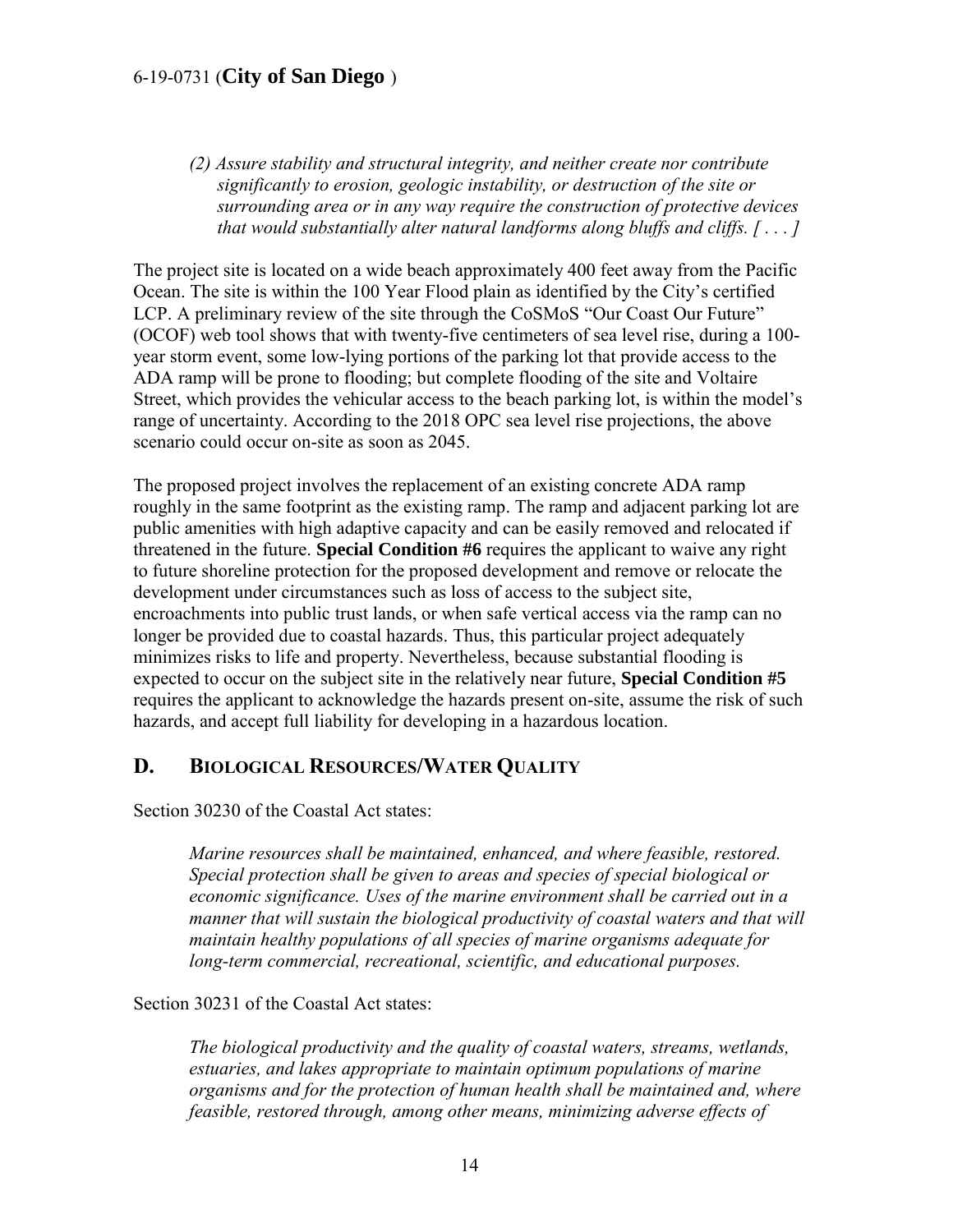*waste water discharges and entrainment, controlling runoff, preventing depletion of ground water supplies and substantial interference with surface water flow, encouraging waste water reclamation, maintaining natural vegetation buffer areas that protect riparian habitats, and minimizing alteration of natural streams.* 

Section 30232 of the Coastal Act states:

*Protection against the spillage of crude oil, gas, petroleum products, or hazardous substances shall be provided in relation to any development or transportation of such materials. Effective containment and cleanup facilities and procedures shall be provided for accidental spills that do occur.* 

Section 30240 of the Coastal Act states, in part:

*[…]* 

*(b) Development in areas adjacent to environmentally sensitive habitat areas and parks and recreation areas shall be sited and designed to prevent impacts which would significantly degrade those areas, and shall be compatible with the continuance of those habitat and recreation areas.* 

Ocean Beach Community Plan LUP Policy 4.1.9 states:

*Incorporate water quality protection measures to new development projects in conformance with the City's Storm Water Standards Manual.* 

Ocean Beach Community Plan LUP Policy 7.4.1 states:

*Apply all Best Management Practices found in General Plan, Conservation Element Section C, D, and E, to reduce the impacts of construction on adjacent properties and open space or other environmentally sensitive areas. Evaluate and updated the management practices to account for changes in water quality that could arise as a result of sea level rise impacts, as applicable.* 

Ocean Beach Community Plan LUP Policy 7.4.6 states:

*Allow new construction within floodplain areas only in accordance with adopted development regulations and proper setbacks and buffer areas from wetland areas as applicable.* 

Sandy beaches are comprised of three different biological zones: the supra-littoral zone, the mid-littoral zone, and the surf zone, each of which provides critical habitat, food and/or breeding grounds for many species. These zones provide functions that include buffering and absorption of wave energy by stored sand, filtration of large volumes of seawater, extensive detrital and wrack processing and nutrient recycling, and the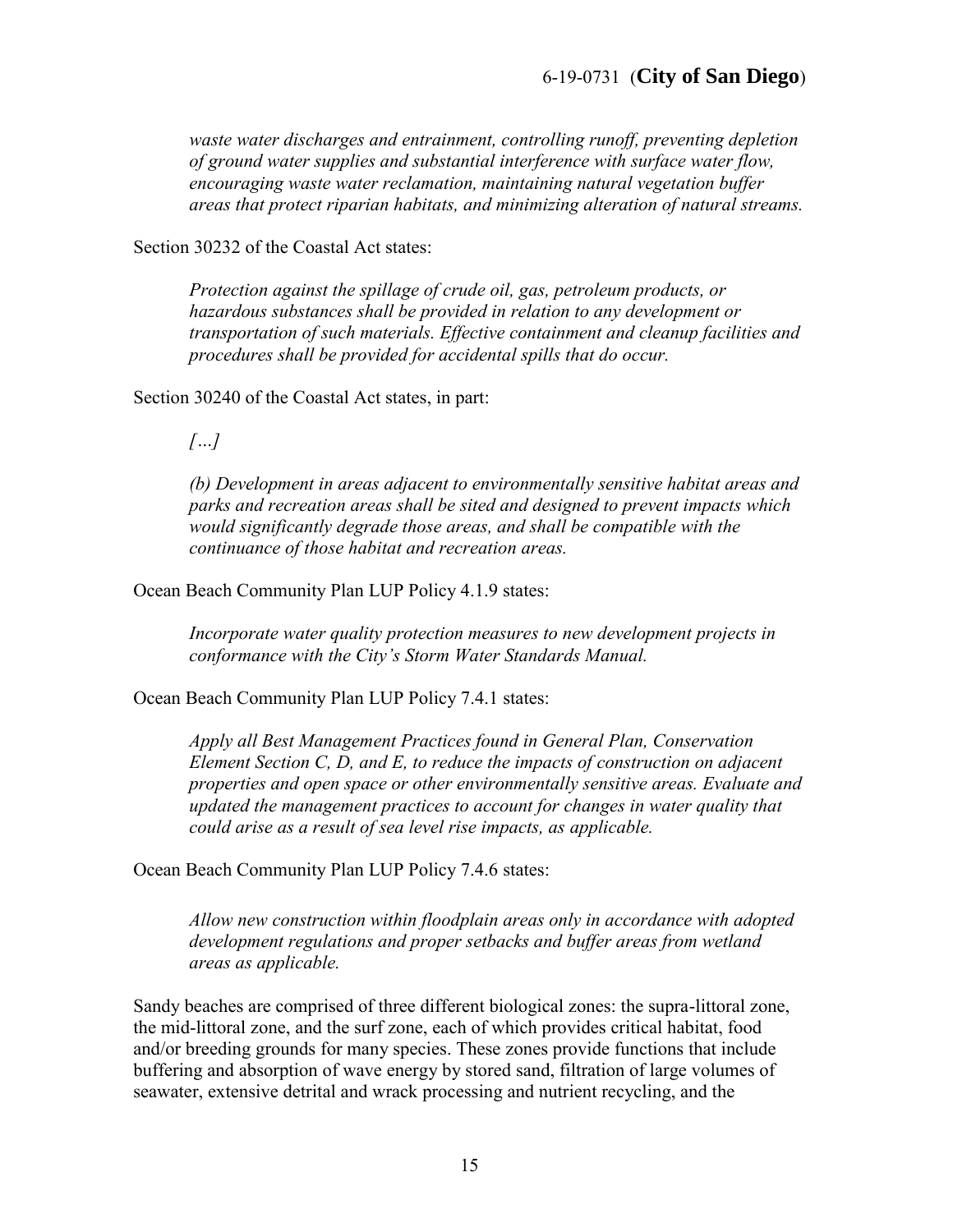provision of critical habitat and resources for declining and endangered wildlife, such as shorebirds and pinnipeds.

The northern portion of the project site is within the Multi-Habitat Planning Area and the majority of the project site is within a coastal beach, identified in the City's certified LCP as an environmentally sensitive land. A Biological Letter Report, prepared by City biologists, concluded that no sensitive flora or fauna are present within the project site. Additionally, any temporary impacts to the coastal beach area would be restored with local sand. Thus, this project will not result in any significant impacts to biological resources.

In approving the new development, the Commission typically requires the incorporation of best management practices (BMPs) to assure the protection of coastal waters. The majority of the project site is located on Dog Beach and includes impervious surfaces. The proposed development will generate dust and other pollutants. New concrete will also need to be poured to form the new foundation, ramps curbs, and other components of the proposed ramp. Without sufficient BMPs in place, debris from the development could migrate into the ocean. **Special Condition #2** requires the applicant to submit a Construction Pollution Prevention Plan, prepared by a licensed engineer, that incorporates BMPs designed to address contaminants associated with construction activity. As conditioned, the proposed project will not result in adverse water quality impacts, consistent with the resource protection policies of the Coastal Act and the City's LCP.

### <span id="page-15-0"></span>**E. ARCHAEOLOGICAL/CULTURAL RESOURCES**

Section 30244 of the Coastal Act states:

*Where development would adversely impact archaeological or paleontological resources as identified by the State Historic Preservation Officer, reasonable mitigation measures shall be required.* 

Ocean Beach Community Plan LUP Policy 9.2.1 states:

*Conduct subsurface investigations at the project level to identify potentially significant archaeological resources in Ocean Beach.* 

Ocean Beach Community Plan LUP Policy 9.2.2 states:

*Protect and preserve significant archaeological resources. Refer significant sites to the Historical Resources Board for designation.* 

Ocean Beach Community Plan LUP Policy 9.2.3 states:

*Ensure adequate data recovery and mitigation for adverse impacts to archaeological and Native American sites at the project level. In order to*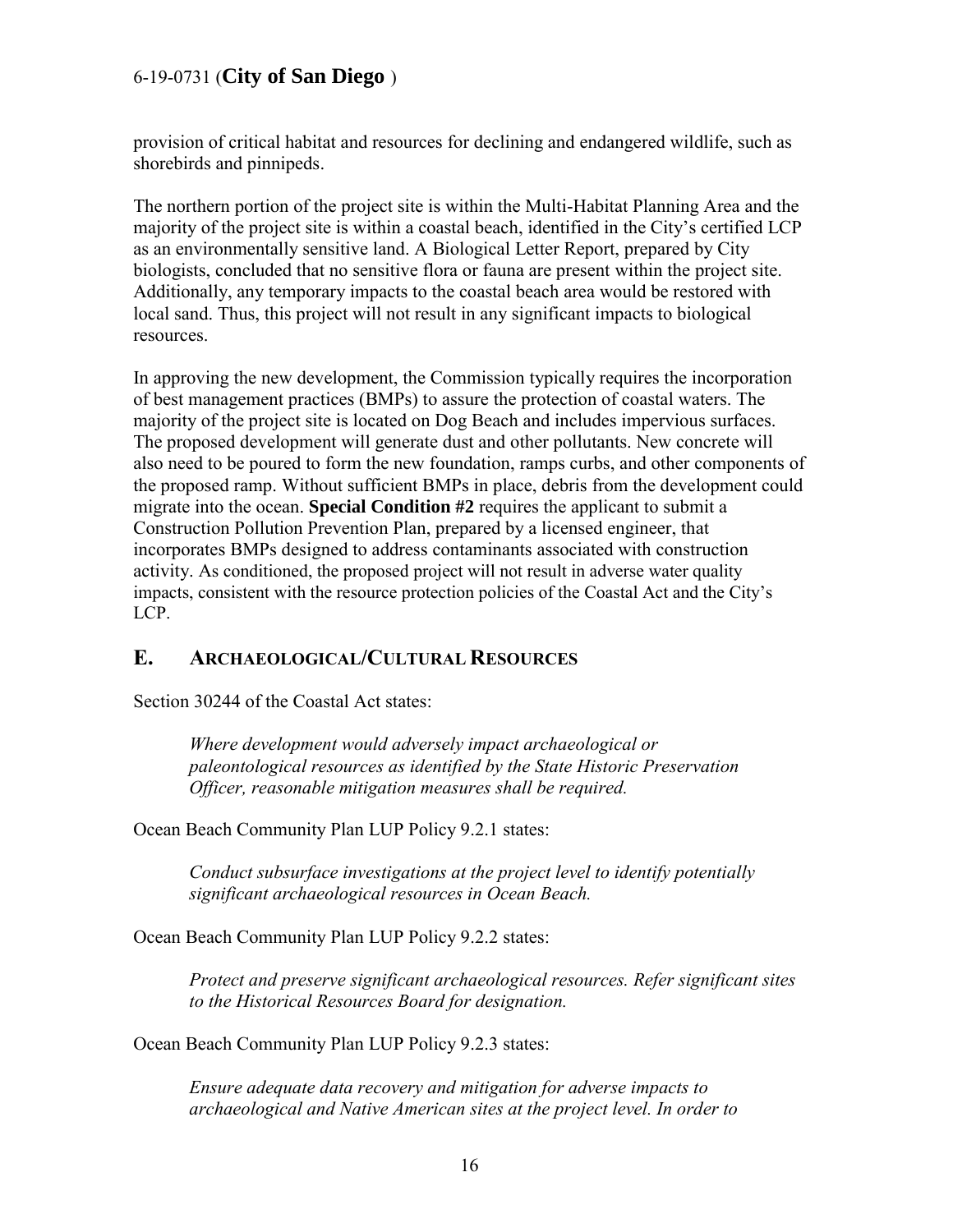*determine ethic or cultural significance of archaeological sites or landscapes to the Native American community, meaningful consultation is necessary.* 

Ocean Beach Community Plan LUP Policy 9.2.4 states:

*Include measures during new construction to monitor and recover buried deposits from the historic period and address significant research questions related to prehistory.* 

In August 2018, the Commission adopted its Tribal Consultation Policy to improve tribal consultation on projects submitted to the Commission that could adversely impact tribal cultural resources. In accordance with the policy, Commission staff provided notice to representatives of the Viejas Band of Kumeyaay Indians, Iipay Nation of Santa Ysabel, Jamul Indian Village, Rincon Band of Luiseño Indians, for early notification of the project.

The City of San Diego consulted with the Iipay Nation of Santa Ysabel and Jamul Indian Village, both of which are traditionally and culturally affiliated with the project area. The City also received comments from the Viejas Band of Kumeyaay Indians and Rincon Band of Luiseño Indians whose representatives both stated that their tribes may have cultural ties to the project site. The City conducted an Initial Study which determined that the proposed project could have a significant environmental effect on both archaeological and tribal cultural resources. The project was then revised to include specific mitigation measures identified in the City's Mitigated Negative Declaration (Project No. 631632). These measures include in part (1) monitoring by both a qualified archaeologist and Native American monitor during all earthmoving activities and (2) temporary suspension of construction activities if archeological and tribal cultural resources are encountered.

All of the Native American communities above concurred with the City selected measures for archaeological and Native American monitoring and agreed that no further consultation was required. **Special Condition #4** requires the applicant to comply with all the recommendations and mitigation measures for archaeological and tribal resources contained in MND for this project. Therefore, as conditioned, the proposed development is consistent with Section 30244 of the Coastal Act and the certified LCP.

## <span id="page-16-0"></span>**F. LOCAL COASTAL PLANNING**

Section 30604(a) also requires that a coastal development permit shall be issued only if the Commission finds that the permitted development will not prejudice the ability of the local government to prepare a Local Coastal Program (LCP) in conformity with the provisions of Chapter 3 of the Coastal Act. In this case, such a finding can be made.

The property is located within an area subject to both original and deferred certification, where the Commission retains jurisdiction and Chapter 3 policies of the Coastal Act are the standard of review; however, the proposed development is also consistent with the City's certified LCP. The subject site is designated as a resource-based park in the Ocean Beach Community Plan (certified Land Use Plan) and the proposed development is consistent with that designation.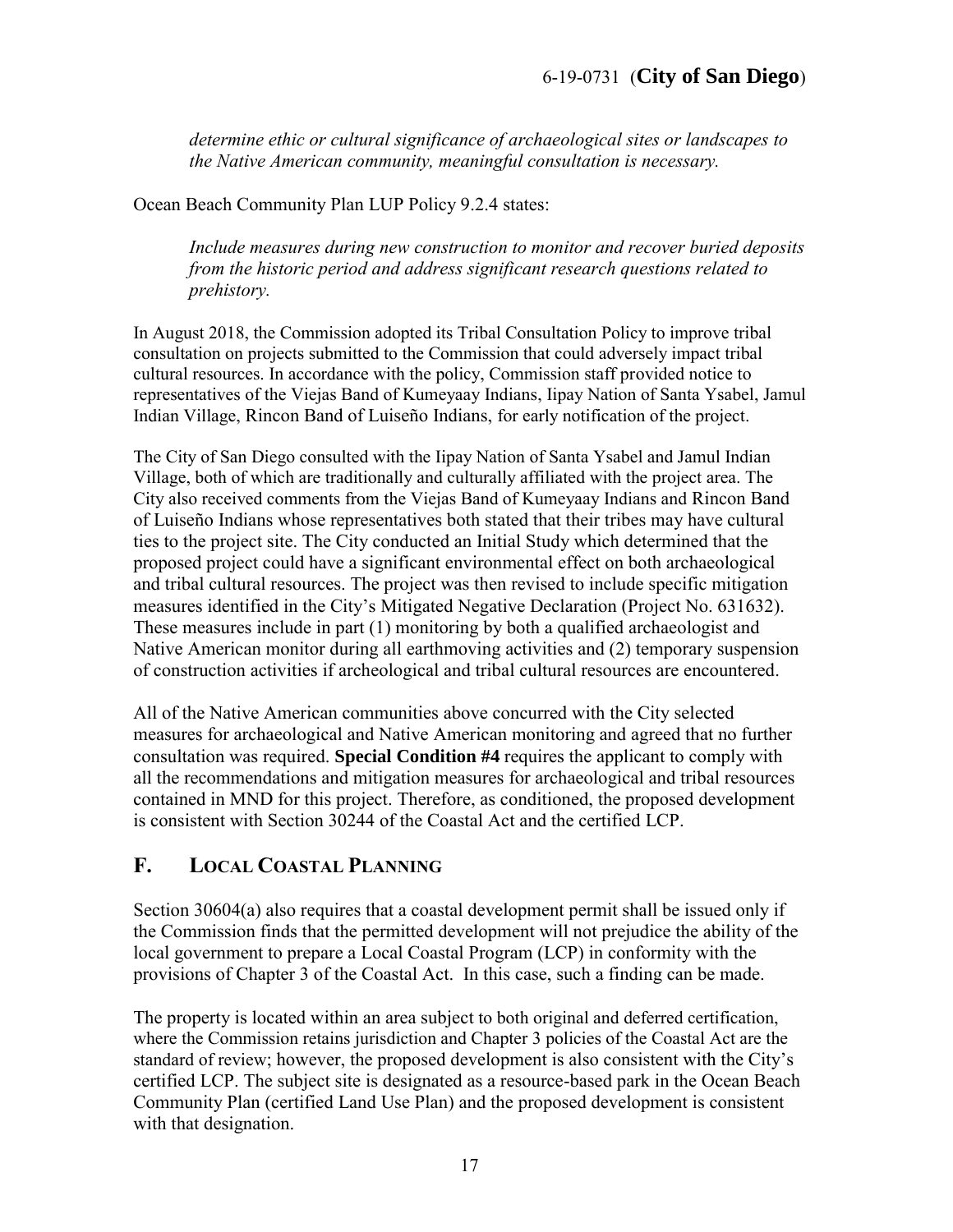Additionally, the certified LCP also contains policies requiring improvements at the project site for public access and recreation. The certified LCP provides policies to protect archaeological and tribal cultural resources, requiring the City to engage in meaningful consultation with Native American communities. As conditioned, the proposed project is consistent with the City's certified LCP and approval of the proposed development would not prejudice the ability of the City to continue to implement its certified LCP.

## <span id="page-17-0"></span>**G. CALIFORNIA ENVIRONMENTAL QUALITY ACT**

Section 13096 of the Commission's Code of Regulations requires Commission approval of Coastal Development Permits to be supported by a finding showing the permit, as conditioned, to be consistent with any applicable requirements of the California Environmental Quality Act (CEQA). Section 21080.5(d)(2)(A) of CEQA prohibits a proposed development from being approved if there are feasible alternatives or feasible mitigation measures available which would substantially lessen any significant adverse effect which the activity may have on the environment. The City of San Diego adopted a Mitigated Negative Declaration in September 2019 (Project No. 631632) for the proposed project.

The proposed project has been conditioned in order to be found consistent with the Chapter 3 policies of the Coastal Act. Mitigation measures, including conditions addressing public access, hazards, water quality, archeological and tribal cultural resources, will minimize all adverse environmental impacts. As conditioned, there are no feasible alternatives or feasible mitigation measures available which would substantially lessen any significant adverse impact which the activity may have on the environment. Therefore, the Commission finds that the proposed project is the least environmentallydamaging feasible alternative and can be found consistent with the requirements of the Coastal Act to conform to CEQA.

(G:\Reports\2019\6-19-0731 City of SD (OB Dog Beach Access Improvements) stf rpt.docx)